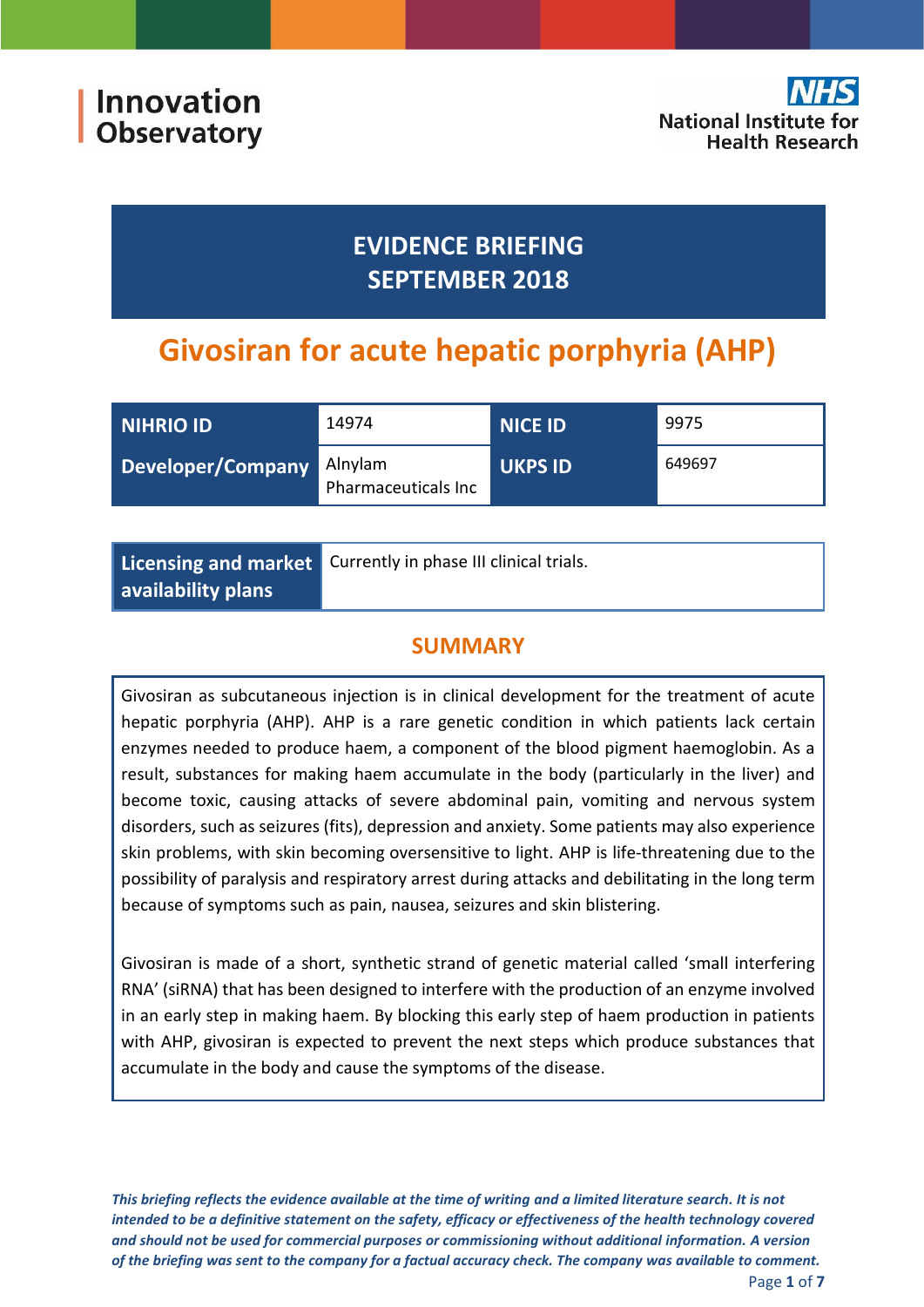### **PROPOSED INDICATION**

Acute hepatic porphyria (AHP) in adult and adolescent patients<sup>a</sup>

### <span id="page-1-0"></span>**TECHNOLOGY**

#### **DESCRIPTION**

Givosiran (Givlaari; ALN-AS1) is a proprietary enhanced stabilisation chemistry (ESC)-stabilised conjugate composed of the liver-targeted ligand N-acetylgalactosamine (GalNAc) conjugated to small-interfering RNAs (siRNAs) directed against the liver-expressed enzyme aminolevulinic acid synthase 1 (delta-aminolevulinate synthase 1; ALAS1; ALAS-1) that can potentially be used in the treatment of AHPs. Upon subcutaneous administration (SC) of givosiran, the GalNAc moiety targets and binds with high affinity to asialoglycoprotein receptors (ASGPRs) expressed on hepatocytes. Once inside the cell, the siRNAs bind to and silence ALAS1 mRNA and inhibit both the translation and expression of the ALAS1 protein. This prevents delta-aminolevulinic acid (ALA) formation, decreases 5-ALA levels, and prevents the production of porphyrins and haems such as porphobilinogen (PBG).<sup>1</sup>

The recommended dose for givosiran is 2.5 mg/kg subcutaneous (SC) injection monthly.<sup>a</sup>

#### **INNOVATION AND/OR ADVANTAGES**

AHPs are a group of metabolic disorders caused by deficiencies of specific enzymes that are responsible for haemoglobulin biosynthesis within the liver, which leads to the accumulation of toxic intermediates, such as ALA and PBG. ALAS1, a liver-expressed, rate-limiting enzyme in the haem biosynthesis pathway, is responsible for the formation of ALA from succinyl-CoA and glycine[.](#page-1-0)<sup>1</sup>

Monthly administration of givosiran has the potential to significantly lower induced liver ALAS1 levels in a sustained manner and thereby decrease neurotoxic haem intermediates ALA and PBG to near normal levels.<sup>2</sup> ESC enables the subcutaneous dosing of givosiran with increased efficacy, durability and a wide therapeutic index as compared to non-ESC GalNAc-siRNA conjugates[.](#page-1-0)<sup>1</sup>

#### **DEVELOPMENT STATUS AND/OR REGULATORY DESIGNATIONS**

Givosiran does not currently have Marketing Authorisation in the EU for any indication.

- <span id="page-1-1"></span> $\bullet$  Givosiran is a designated orphan drug in the EU in August 2016 for the treatment of AHP.<sup>3</sup>
- Givosiran was awarded PRIME status for AHP by the EMA in February 2017.4
- Givosiran is a designated orphan drug in the US in August 2016 for the treatment of AHP.<sup>5</sup>
- Givosiran was designated Breakthrough Therapy for AHP by the FDA in May 2017.<sup>6</sup>

**.** 

a Information provided by Alnylam Pharmaceuticals Ltd on UK PharmaScan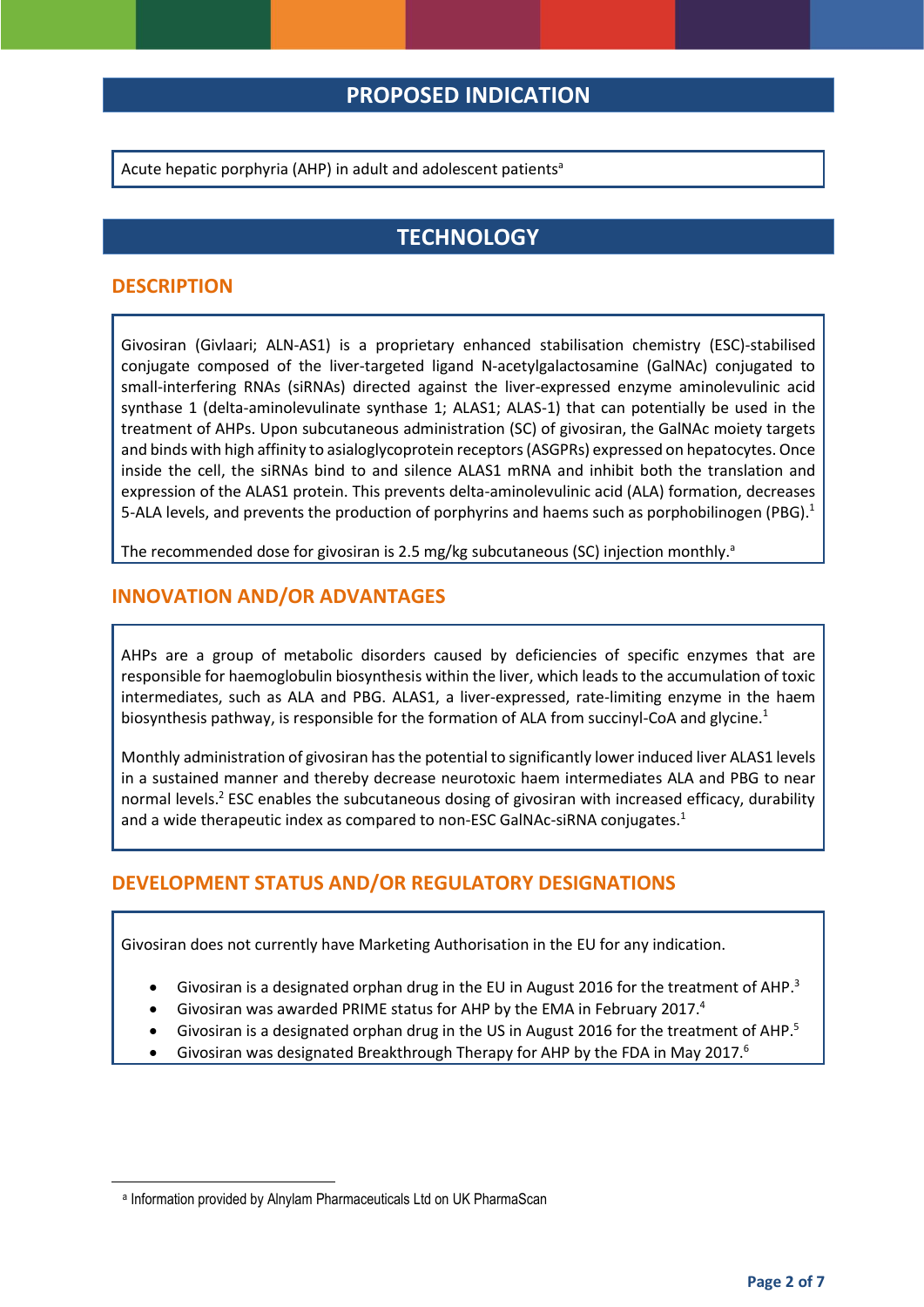#### **PATIENT GROUP**

#### **DISEASE BACKGROUND**

AHPs are a family of rare, serious and life-threatening metabolic disorders predominantly caused by a genetic mutation in 1 of the 8 enzymes responsible for haem synthesis. AHPs are comprised of four subtypes, each resulting from a genetic defect leading to deficiency in one of the enzymes of the haem biosynthesis pathway in the liver: acute intermittent porphyria (AIP), hereditary coproporphyria (HCP), variegate porphyria (VP), and ALA dehydratase-deficiency porphyrias (ADP). Certain triggers can impact the haem biosynthesis pathway and cause an increase of ALAS1. This increase results in the build-up of neurotoxic intermediates ALA and PBG throughout the body. ALA and PBG are harmful to nerve cells and thought to cause the attacks and chronic symptoms characteristic of AHPs. Symptoms of AHPs vary widely and usually first occur in the prime of patients' lives between the ages of 20 and 30.<sup>7</sup>

Symptoms may last days to weeks and usually improve slowly after the attack, including<sup>8</sup>[:](#page-2-0)

- <span id="page-2-1"></span>Severe abdominal pain
- Pain in the chest, legs or back
- Constipation or diarrhea
- Muscle pain, tingling, numbness, weakness or paralysis
- Red or brown urine
- Mental changes, such as anxiety, confusion, hallucinations, disorientation or paranoia
- Breathing problems
- Urination problems
- Rapid or irregular heartbeats (palpitations)
- High blood pressure
- <span id="page-2-0"></span>Seizures

In addition to genetic risks, environmental factors may trigger the development of signs and symptoms in AHPs. Examples of triggers include exposures to sunlight, certain medications (including hormone drugs), recreation drugs, dieting or fasting, smoking, physical stress (including infections and illnesses), emotional stress, alcohol uses, and menses.<sup>8</sup>

#### **CLINICAL NEED AND BURDEN OF DISEASE**

A 3-year prospective study published in 2013 of newly diagnosed symptomatic patients with inherited porphyrias in 11 European countries reported an annual symptomatic acute porphyria of 0.2 per million (0.13 per million for AIP, 0.08 per million for VP and 0.02 per million for HCP). Estimates of prevalence vary widely and do not always distinguish between latent (never had symptoms) and overt (previous or currently symptomatic) disease. The European study estimated the prevalence of patients with overt acute porphyria (all types) as about 10 per million.<sup>[9,13](#page-3-0)</sup>

As of 2016, AHPs were estimated to affect approximately 0.1 in 10,000 people in the European Union (EU). This was equivalent to a total of around  $5,000$  people.<sup>[3](#page-1-1)</sup> As clinical features alone are not so specific and suitable either to confirm a diagnosis of acute porphyric attack or to distinguish between the different forms of acute porphyrias, the knowledge and the correct interpretation of the appropriate tests are mandatory for accurately diagnosing and managing these diseases. A delayed diagnosis and an inappropriate treatment of an acute porphyric attack may be fatal. <sup>10</sup>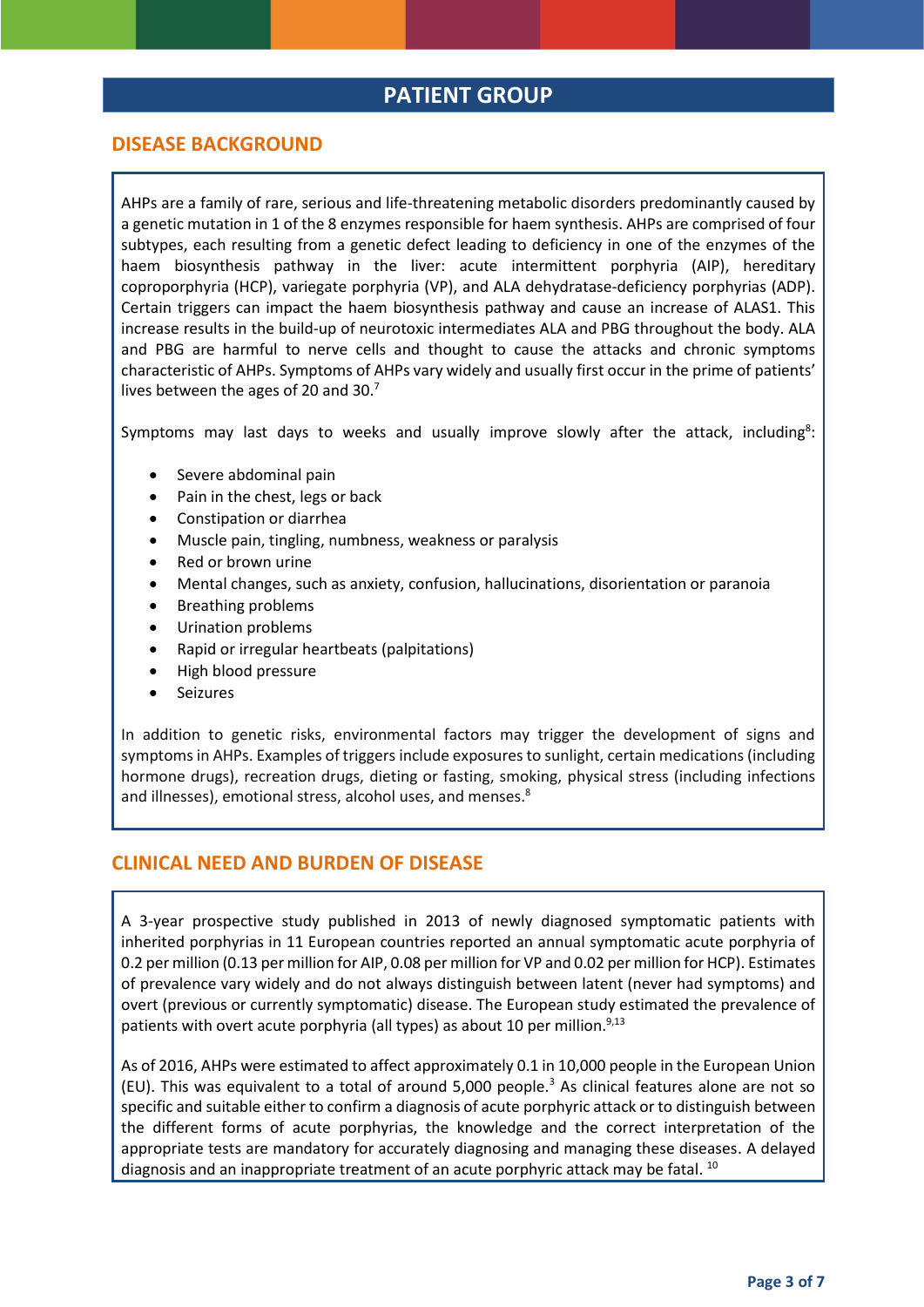Symptomatic AHP patients have decreased quality of life (QoL), an increased incidence of anxiety and depression, impaired physical functioning, and a negative disease impact on employment.<sup>11</sup> Individual needs assessments and counselling for these patients are critical to identify prodromal symptoms and plan for early intervention to treat their acute attacks. As well, referrals to social work, psychology, and pain management may be beneficial for these patients.<sup>12</sup>

## **PATIENT TREATMENT PATHWAY**

#### **PATIENT PATHWAY**

Misdiagnosis of AHPs is common, as symptoms can often resemble those of other conditions such as irritable bowel syndrome (IBS), appendicitis, fibromyalgia, and endometriosis. Consequently, patients afflicted with AHPs are often misdiagnosed or remain undiagnosed for up to 15 years. These delays in diagnosis may lead to unnecessary surgeries and increased disease burden such as paralysis, hypertension, chronic kidney disease, or hepatocellular carcinoma.<sup>[7](#page-2-1)</sup>

In the dominant AHPs (AIP, HCP, and VP), acute attacks are always accompanied by an increase in urinary excretion of ALA, PBG and porphyrin. Measurement of urine PBG and porphyrin are the first‐ line tests in a patient with a suspected acute attack of porphyria and normal results in an acutely unwell patient excludes acute porphyria as a cause of those symptoms. In VP and HCP, urine PBG excretion may return to normal within days to weeks, so the increase can be missed if sample collection is delayed, although urine porphyrin elevation persists for longer. In lead toxicity or the very rare ADP, urine porphyrin and ALA excretion are increased without a significant increase in PBG. Further investigation of a newly presenting symptomatic patient requires analysis of plasma and faecal porphyrins to determine the type of acute porphyria.<sup>13,14</sup>

<span id="page-3-0"></span>Great care must be taken when prescribing for patients with AHPs, as certain drugs can induce acute porphyric crises. Since AHPs are hereditary, relatives of affected individuals should be screened and advised about the potential danger of certain drugs. Where there is no safe alternative, drug treatment for serious or life-threatening conditions should not be withheld from patients with AHPs. Where possible, the clinical situation should be discussed with a porphyria specialist for advice on how to proceed and monitor the patient. Haem argenate is administered by short intravenous infusion as haem replacement in moderate, severe, or unremitting acute porphyria crises.<sup>15</sup>

#### **CURRENT TREATMENT OPTIONS**

<span id="page-3-1"></span> Haem argenate is indicated for the treatment of acute attacks of hepatic porphyria (AIP, HCP, and VP). The recommended daily dose for adult is 3 mg/kg once daily for four days, diluted in 100 ml of 0.9% sodium chloride in a glass bottle and infused intravenously over at least 30 minutes into a large antebrachial or central vein using an inline filter. The dose should not exceed 250 mg (1 ampoule) per day.<sup>16,17</sup> Exceptionally, the course of the treatment may be repeated under strict biochemical surveillance if there is inadequate response after the first course of treatment.[16](#page-3-1)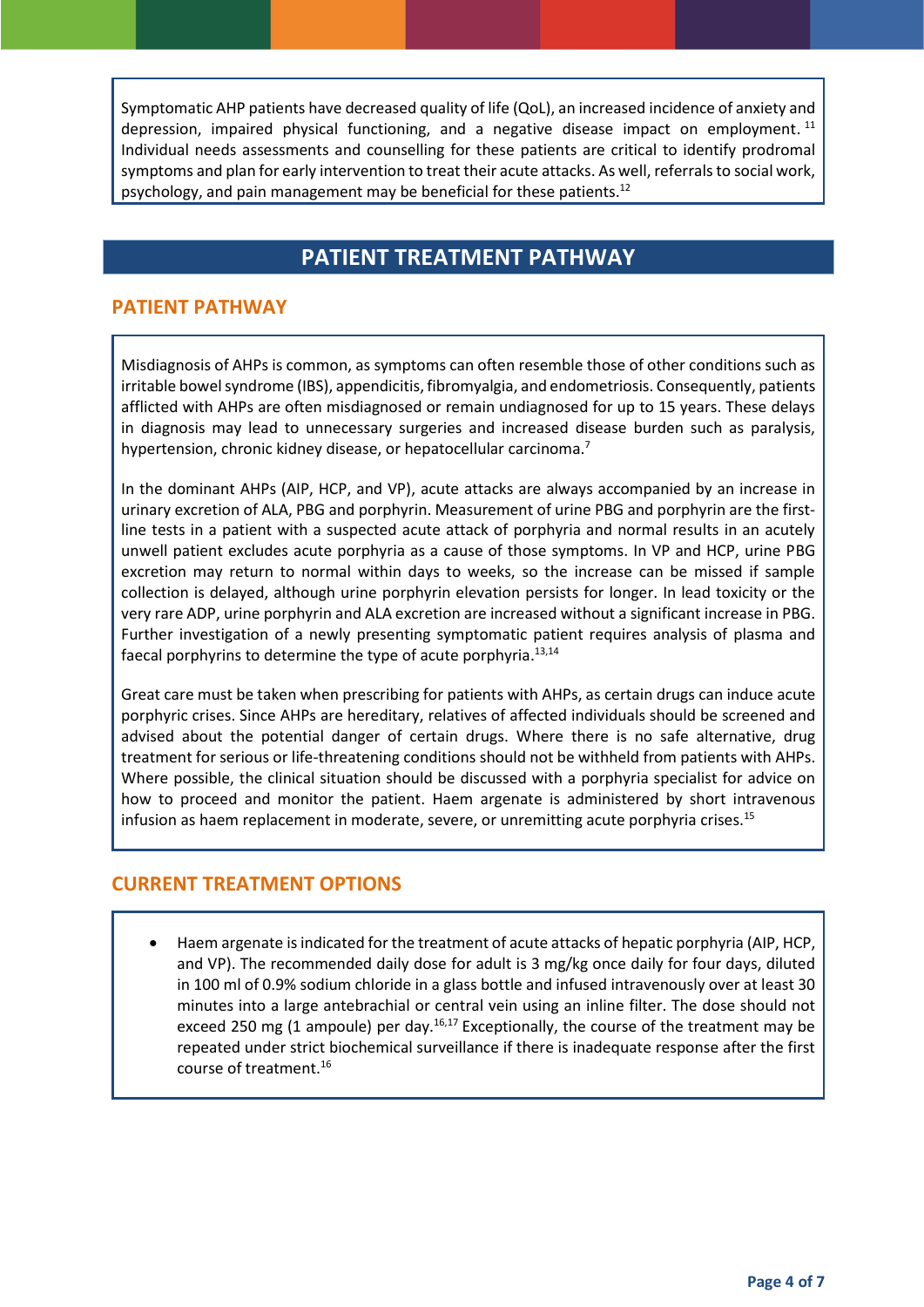#### **PLACE OF TECHNOLOGY**

If licensed, givosiran may offer an additional treatment option for the prevention of acute attacks and chronic symptoms in patients with confirmed AHP<sup>b</sup>

## **CLINICAL TRIAL INFORMATION**

| <b>Trial</b>                        | ENVISION, NCT03338816, ALN-AS1-003; givosiran vs placebo; phase III<br>extension                                                                                                                                                                                                                                                                                                                                                                                                                                                                                                                                                                                                                                                                                                                                                                                                                                                                                                                                                                                                                                                                               |  |  |
|-------------------------------------|----------------------------------------------------------------------------------------------------------------------------------------------------------------------------------------------------------------------------------------------------------------------------------------------------------------------------------------------------------------------------------------------------------------------------------------------------------------------------------------------------------------------------------------------------------------------------------------------------------------------------------------------------------------------------------------------------------------------------------------------------------------------------------------------------------------------------------------------------------------------------------------------------------------------------------------------------------------------------------------------------------------------------------------------------------------------------------------------------------------------------------------------------------------|--|--|
| <b>Sponsor</b>                      | Alnylam Pharmaceuticals Ltd                                                                                                                                                                                                                                                                                                                                                                                                                                                                                                                                                                                                                                                                                                                                                                                                                                                                                                                                                                                                                                                                                                                                    |  |  |
| <b>Status</b>                       | Ongoing                                                                                                                                                                                                                                                                                                                                                                                                                                                                                                                                                                                                                                                                                                                                                                                                                                                                                                                                                                                                                                                                                                                                                        |  |  |
| Source of<br><b>Information</b>     | Trial registry <sup>18</sup>                                                                                                                                                                                                                                                                                                                                                                                                                                                                                                                                                                                                                                                                                                                                                                                                                                                                                                                                                                                                                                                                                                                                   |  |  |
| <b>Location</b>                     | 12 EU (incl UK), USA, Canada and other countries.                                                                                                                                                                                                                                                                                                                                                                                                                                                                                                                                                                                                                                                                                                                                                                                                                                                                                                                                                                                                                                                                                                              |  |  |
| <b>Design</b>                       | Randomised, placebo-controlled, double-blind, parallel assignment                                                                                                                                                                                                                                                                                                                                                                                                                                                                                                                                                                                                                                                                                                                                                                                                                                                                                                                                                                                                                                                                                              |  |  |
| <b>Participants</b>                 | n=74 (planned); ≥ 12 years of age; AHP; elevated urinary or plasma PBG or ALA<br>values within the past year; active disease (at least 2 documents porphyria<br>attacks within the last 6 months); willing to discontinue or not initiate the use<br>of prophylactic hemin                                                                                                                                                                                                                                                                                                                                                                                                                                                                                                                                                                                                                                                                                                                                                                                                                                                                                     |  |  |
| <b>Schedule</b>                     | Randomised to givosiran by SC injection or placebo; dosing regimen was not<br>reported on the trial registry.                                                                                                                                                                                                                                                                                                                                                                                                                                                                                                                                                                                                                                                                                                                                                                                                                                                                                                                                                                                                                                                  |  |  |
| Follow-up                           | Not reported                                                                                                                                                                                                                                                                                                                                                                                                                                                                                                                                                                                                                                                                                                                                                                                                                                                                                                                                                                                                                                                                                                                                                   |  |  |
| Primary<br><b>Outcomes</b>          | The annualised rate of porphyria attacks in patients with AIP [Time frame:<br>at 6 months]                                                                                                                                                                                                                                                                                                                                                                                                                                                                                                                                                                                                                                                                                                                                                                                                                                                                                                                                                                                                                                                                     |  |  |
| <b>Secondary</b><br><b>Outcomes</b> | The pharmacodynamic (PD) effect of givosiran on urine levels of delta-ALA<br>$\bullet$<br>in patients with AIP [Time frame: at 3 and 6 months]<br>The PD effect of givosiran on urine levels of PBG in patients with AIP [Time<br>$\bullet$<br>frame: at 6 months]<br>Annualised rate of hemin administrations in AIP patients [Time frame:<br>$\bullet$<br>through month 6]<br>Annualised rate of porphyria attacks in patients with AHP [Time frame:<br>$\bullet$<br>through month 6]<br>Pain as measured by the Brief Pain Inventory-Short Form numeric rating<br>٠<br>scale, a 0 to 10 point scale with 10 rated as worst pain [Time frame:<br>through month 6]<br>Nausea as measured by the numeric rating scale, a 0 to 10 point scale with<br>٠<br>10 rated as worst nausea [Time frame: through month 6]<br>Fatigue as measured by the Brief Fatigue Inventory-Short Form numeric<br>$\bullet$<br>rating scale, a 0 to 10 point scale with 10 rated as worst fatigue [Time<br>frame: through month 6]<br>Change from baseline in the Physical Component Summary of the 12-Item<br>$\bullet$<br>Short Form Survey (SF-12) [Time frame: through month 6] |  |  |
| <b>Key Results</b>                  |                                                                                                                                                                                                                                                                                                                                                                                                                                                                                                                                                                                                                                                                                                                                                                                                                                                                                                                                                                                                                                                                                                                                                                |  |  |
| <b>Adverse effects</b><br>(AEs)     |                                                                                                                                                                                                                                                                                                                                                                                                                                                                                                                                                                                                                                                                                                                                                                                                                                                                                                                                                                                                                                                                                                                                                                |  |  |

b Information provided by Alnylam Pharmaceuticals Ltd on UK PharmaScan

**.**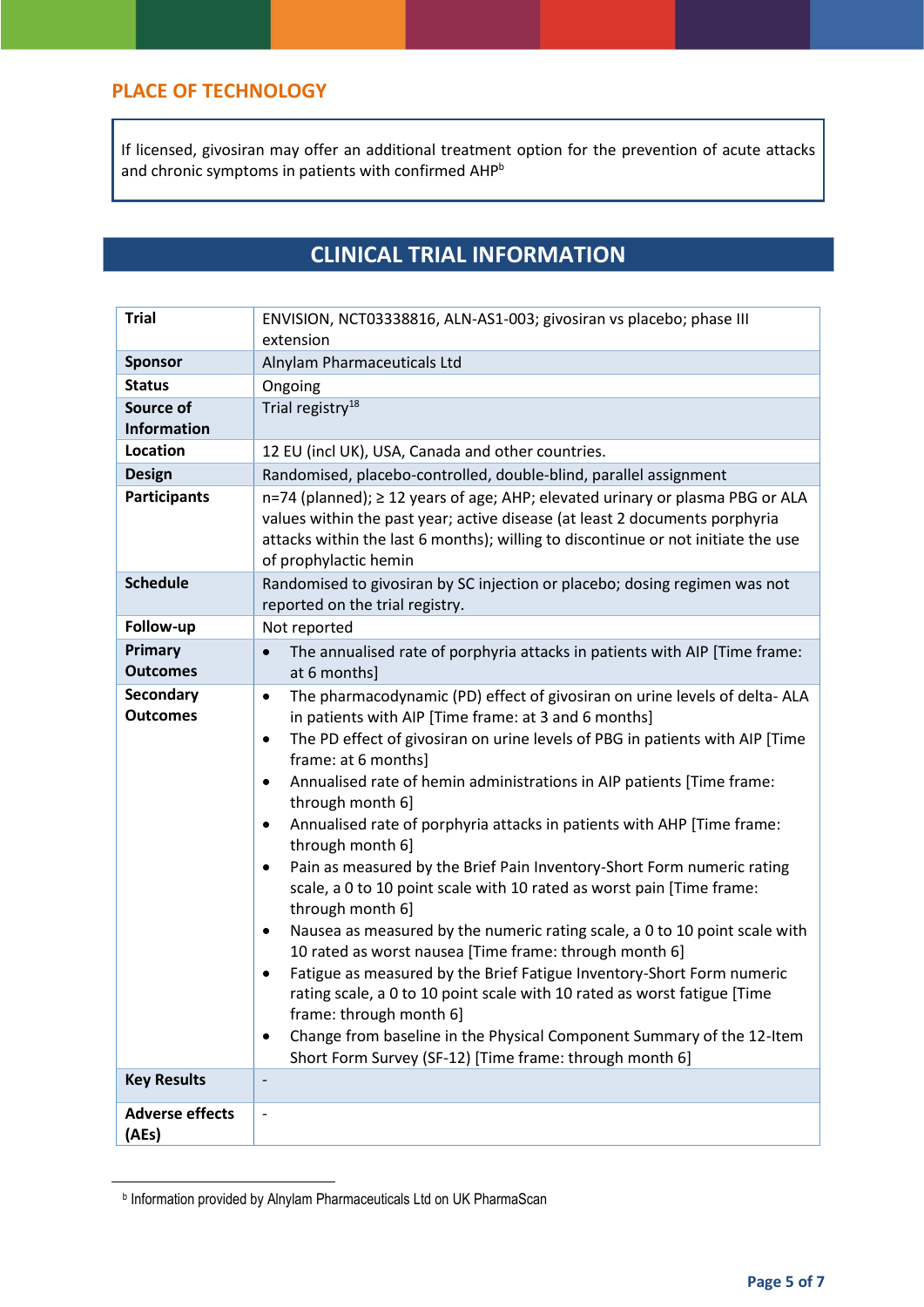Estimated primary study completion date February 2019; estimated study completion date September 2021.

## **ADDITIONAL INFORMATION**

Alnylam Pharmaceuticals Ltd

## **RELEVANT GUIDANCE**

#### **NICE GUIDANCE**

No relevant guidance identified.

#### **NHS ENGLAND (POLICY/COMMISSIONING) GUIDANCE**

NHS England. 2013/14 NHS Standard Contract for Medical Genetics (All Ages). E01/S/a.

#### **OTHER GUIDANCE**

 $\overline{a}$ 

No other guidance identified.

## **REFERENCES**

<sup>4</sup> Alnylam Pharmaceuticals. *Alnylam Receives European Medicines Agency PRIME Designation for Accelerated Assessment of Givosiran, an Investigational RNAi Therapeutic for the Treatment of Acute Hepatic Porphyrias*. Available from: [http://investors.alnylam.com/news-releases/news-release-details/alnylam-receives-european](http://investors.alnylam.com/news-releases/news-release-details/alnylam-receives-european-medicines-agency-prime-designation)[medicines-agency-prime-designation](http://investors.alnylam.com/news-releases/news-release-details/alnylam-receives-european-medicines-agency-prime-designation) [Accessed 6th September 2018]

<sup>5</sup> U.S. Food & Drug Administration. *Search Orphan Drug Designations and Approvals: Synthetic double-stranded small interfering RNA (siRNA) oligonucleotide targeting delta-aminoevulinic acid synthase 1*. Available from: <https://www.accessdata.fda.gov/scripts/opdlisting/oopd/detailedIndex.cfm?cfgridkey=535516>

<sup>1</sup> National Cancer Institute. *NCI Drug Dictionary: givosiran*. Available from:

<https://www.cancer.gov/publications/dictionaries/cancer-drug/def/792164> [Accessed 6th September 2018] <sup>2</sup> Alnylam Pharmaceuticals. *Givosiran: An Investigational RNAi Therapeutic for Acute Hepatic Porphyrias*.

Available from: [http://www.alnylam.com/wp-content/uploads/2018/05/FINAL-GivosiranFactsheet\\_5.11.18.pdf](http://www.alnylam.com/wp-content/uploads/2018/05/FINAL-GivosiranFactsheet_5.11.18.pdf) [Accessed 6th September 2018]

<sup>3</sup> European Medicines Agency (EMA). *Public summary of opinion on orphan designation*

*Synthetic double-stranded siRNA oligonucleotide directed against delta-aminolevulinic acid synthase 1 mRNA, covalently linked to a ligand containing three N-acetylgalactosamine residues for the treatment of acute hepatic porphyria*. Available from:

[http://www.ema.europa.eu/docs/en\\_GB/document\\_library/Orphan\\_designation/2016/10/WC500213526.pdf](http://www.ema.europa.eu/docs/en_GB/document_library/Orphan_designation/2016/10/WC500213526.pdf)